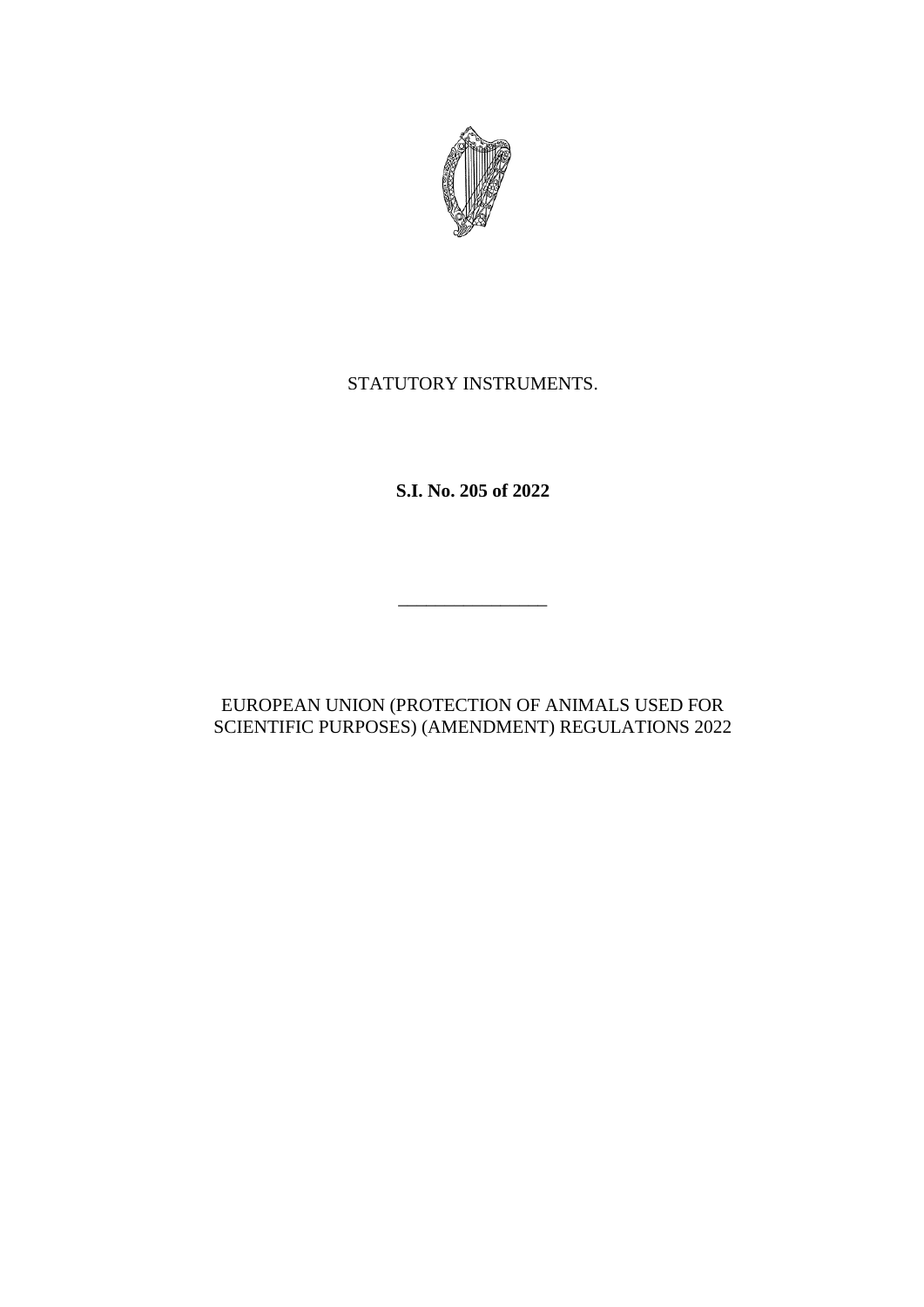## S.I. No. 205 of 2022

### EUROPEAN UNION (PROTECTION OF ANIMALS USED FOR SCIENTIFIC PURPOSES) (AMENDMENT) REGULATIONS 2022

I, STEPHEN DONNELLY, Minister for Health, in exercise of the powers conferred on me by section 3 of the European Communities Act 1972 (No. 27 of 1972) and for the purpose of giving further effect to Directive 2010/63/EU of the European Parliament and the Council of 22 September  $2010<sup>1</sup>$ , hereby make the following regulations:

1. (1) These Regulations may be cited as the European Union (Protection of Animals used for Scientific Purposes) (Amendment) Regulations 2022.

(2) The Principal Regulations, the European Union (Protection of Animals used for Scientific Purposes) (Amendment) Regulations 2013 (S.I. No. 434 of 2013), the European Union (Protection of Animals used for Scientific Purposes) (Amendment) Regulations 2014 (S.I. No. 174 of 2014), the European Union (Protection of Animals used for Scientific Purposes) (Amendment) Regulations 2016 (S.I. No. 552 of 2016), the European Union (Protection of Animals used for Scientific Purposes) (Amendment) Regulations 2018 (S.I. No. 553 of 2018), the European Union (Protection of Animals used for Scientific Purposes) (Amendment) Regulations 2020 (S.I. No. 324 of 2020) and these Regulations may be cited together as the European Union (Protection of Animals used for Scientific Purposes) Regulations 2012 to 2022.

2. In these Regulations "Principal Regulations" means the European Union (Protection of Animals used for Scientific Purposes) Regulations 2012 (S.I. No. 543 of 2012).

3. Regulation 53(2)(b) of the Principal Regulations is amended by deleting "techniques and".



GIVEN under my Official Seal, 27 April, 2022.

STEPHEN DONNELLY, Minister for Health.

<sup>&</sup>lt;sup>1</sup> OJ No. L 276, 20.10.2010, p. 33.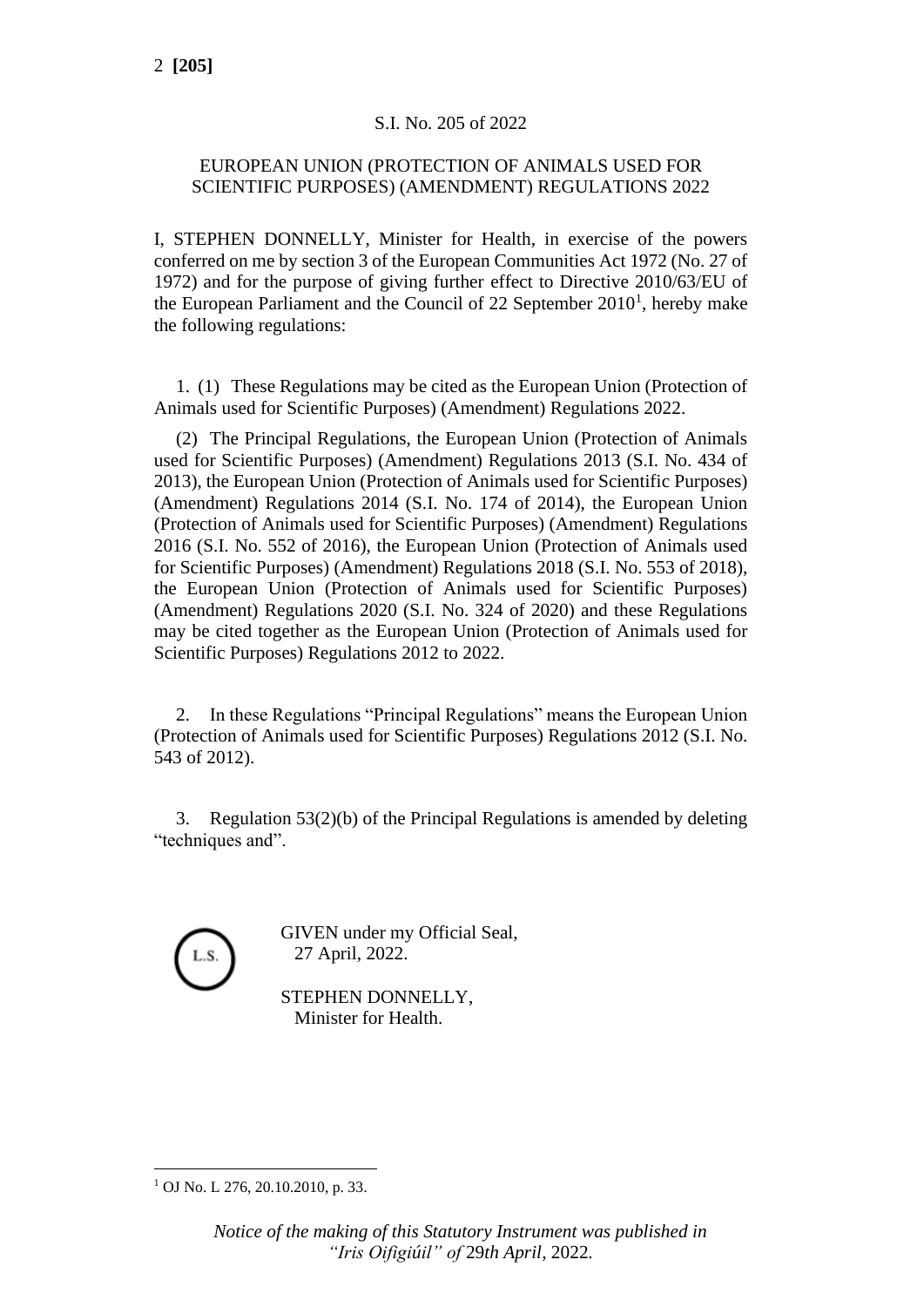#### EXPLANATORY NOTE

## (*This note is not part of the Instrument and does not purport to be a legal interpretation.*)

These Regulations amend the European Union (Protection of Animals used for Scientific Purposes) Regulations 2012 to remove the requirement for application for authorisation to include details of the specific techniques to be performed within the framework of the activities for which authorisation is sought.

These Regulations may be cited as the European Union (Protection of Animals used for Scientific Purposes) (Amendment) Regulations 2022.